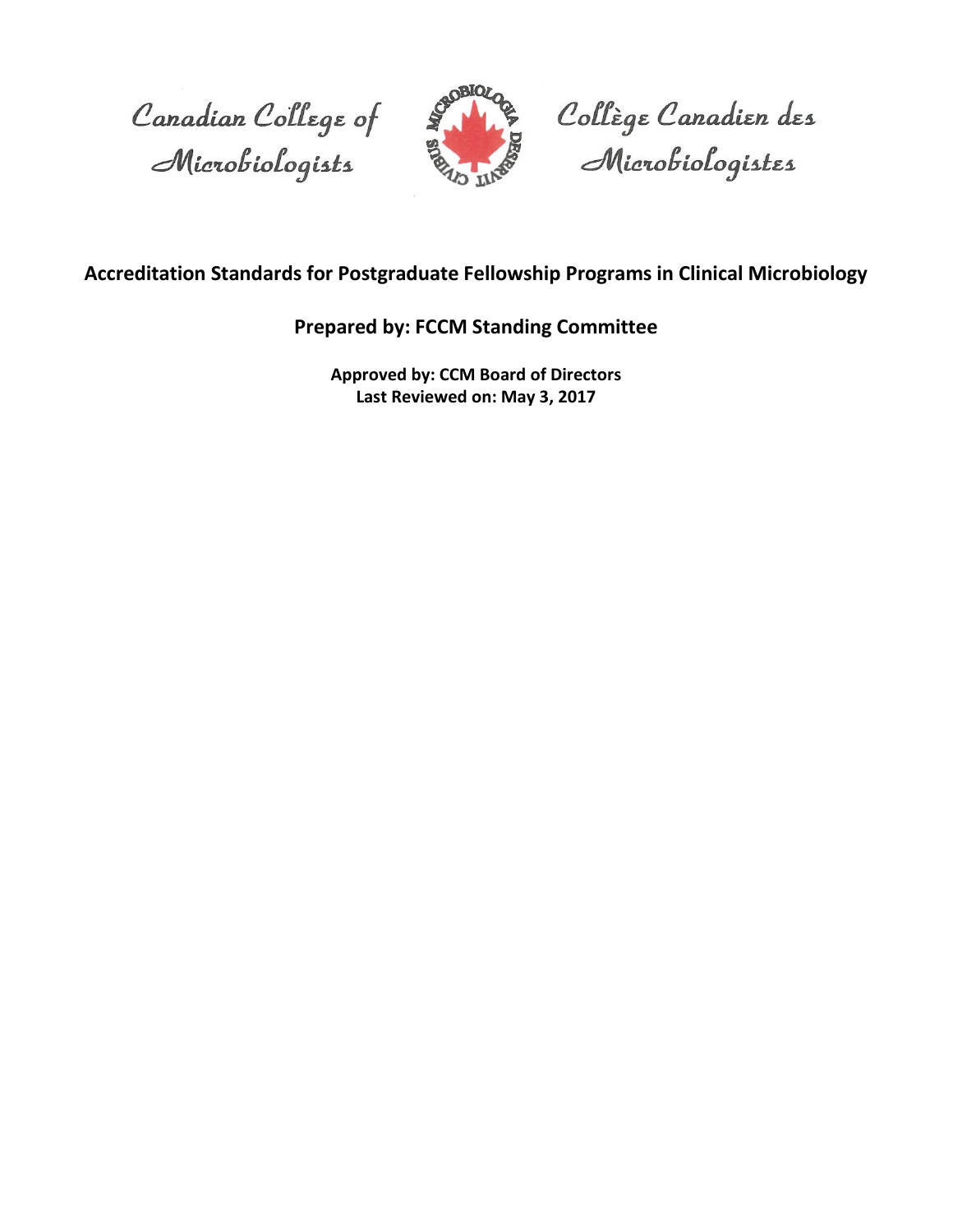# Contents

| 1.             |      |  |
|----------------|------|--|
|                | 1.1. |  |
| 2.             |      |  |
| 3 <sub>1</sub> |      |  |
|                | 3.1. |  |
|                | 3.2. |  |
|                | 3.3. |  |
|                | 3.4. |  |
|                | 3.5. |  |
|                |      |  |
|                | 4.1. |  |
|                | 4.2. |  |
|                | 4.3. |  |
|                | 4.4. |  |
|                |      |  |
|                | 5.1. |  |
|                | 5.2. |  |
|                | 5.3. |  |
|                | 5.4. |  |
|                | 5.5. |  |
|                |      |  |
|                | 6.1. |  |
|                | 6.2. |  |
|                | 6.3. |  |
|                | 6.4. |  |
|                | 6.5. |  |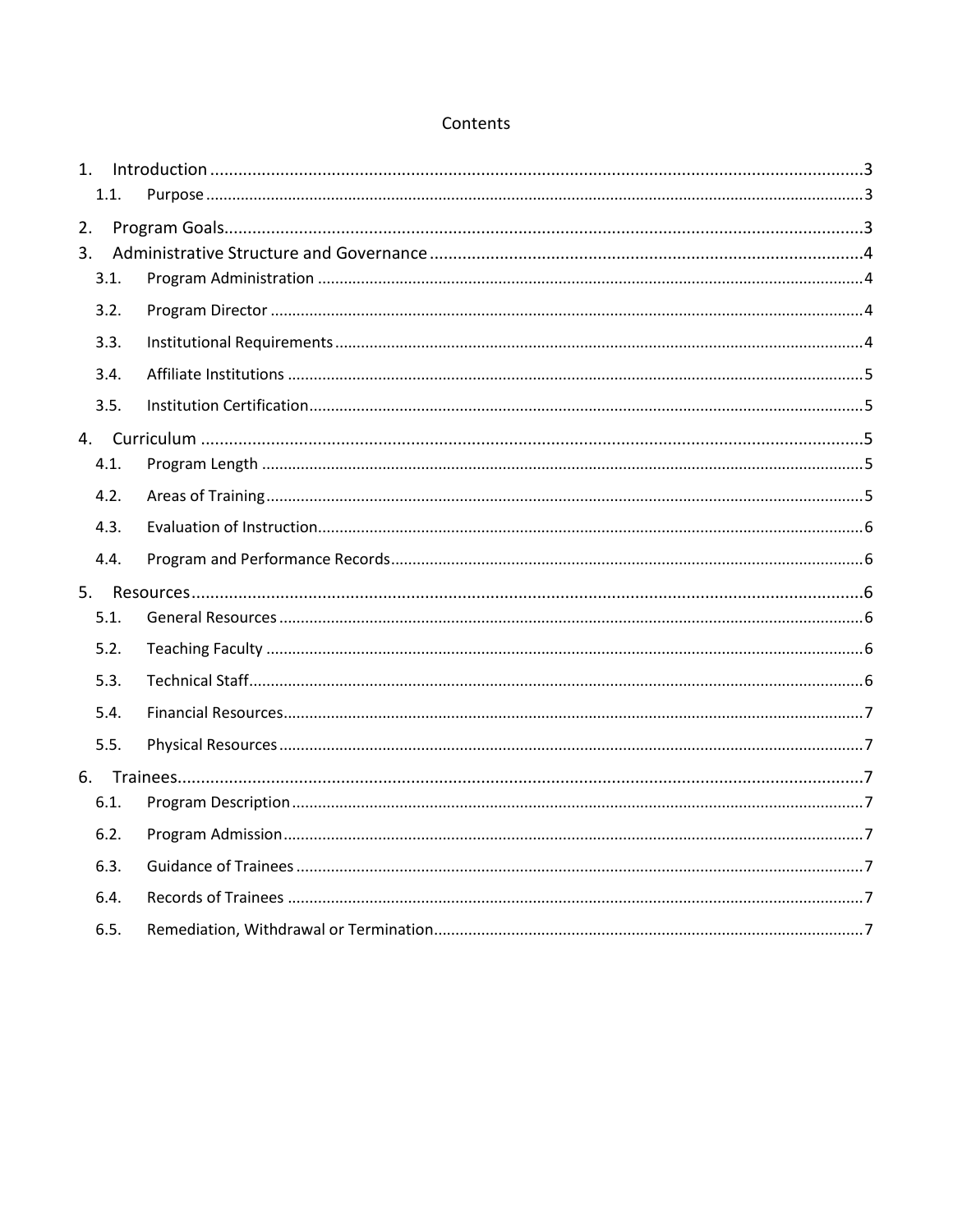# <span id="page-2-0"></span>**1. Introduction**

# <span id="page-2-1"></span>1.1. Purpose

The purpose of these standards is to define the minimum requirements of CCM-accredited educational programs for doctoral-level training in Clinical Microbiology in Canada. These standards are intended to assist medical, clinical, and public health microbiology programs in meeting and exceeding the minimum requirements in the design and conduct of educational programs. The standards described herein must be carried out to achieve and maintain program accreditation.

The terms "must", "shall", and "require" identify quality system elements that the CCM considers mandatory for an accredited training program

# 1.2. Description of the Profession

The Fellow of the Canadian College or Microbiologists (FCCM) certification recognizes the expertise in clinical microbiology of Microbiologists holding doctoral degrees who have pursued additional training in clinical microbiology. Clinical Microbiologists have appointments in hospital, public health or private diagnostic laboratories with a mandate to provide clinical direction and responsibility for the testing being performed.

The scope of activity of Clinical Microbiologists is defined in the FCCM Scope of Activity document, which is available on the CCM website at [http://www.ccm.ca/wp](http://www.ccm.ca/wp-content/uploads/2014/09/FCCM-Scope-of-Activity.2012.pdf)[content/uploads/2014/09/FCCM-Scope-of-Activity.2012.pdf](http://www.ccm.ca/wp-content/uploads/2014/09/FCCM-Scope-of-Activity.2012.pdf) .

# <span id="page-2-2"></span>**2. Program Goals**

The goals of a Clinical Microbiology training program are to prepare Trainees to be technically skilled, professionally competent, and competent to function as a clinical laboratory leader, consultant, and educator in clinical microbiology. Upon the completion of their education, trainees should be able to carry out the core functions of a practicing Clinical Microbiologist, which include the capacity to:

Direct and develop an accredited clinical laboratory service, both operationally and financially, that will support and improve the clinical diagnosis and epidemiological investigation of infectious diseases.

Generate, disseminate and interpret data from microbiological investigations as they apply to the diagnosis, management, and treatment of patients with infectious diseases and public health scenarios involving infectious diseases.

Educate clinical/medical professional and technical personnel.

Establish research programs that advance the field of infectious diseases for improved patient care and public health.

Act as microbiology consultants to support clinical and public health programs/initiatives at the local, national and international level.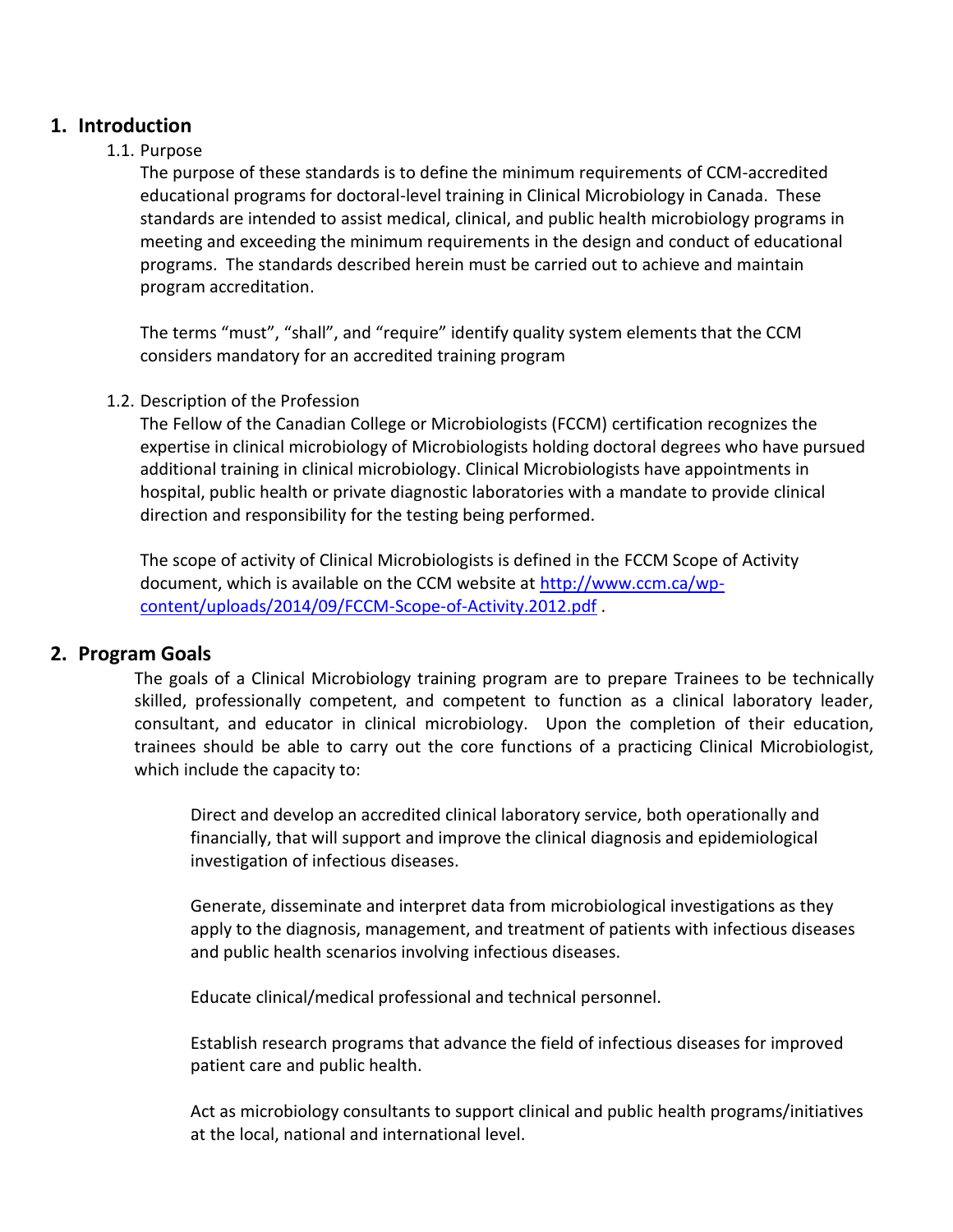# <span id="page-3-0"></span>**3. Administrative Structure and Governance**

#### <span id="page-3-1"></span>3.1. Program Administration

A Clinical Microbiology Fellowship Training Program Committee is required to administer and monitor residency applications, admissions, educational objectives, training evaluations, professional conduct, and graduation or dismissal from the program. This committee must be comprised of but not limited to the Program Director and representatives of each of the training sites.

The Clinical Microbiology Fellowship Training Program Committee must meet at least twice per year to review trainee progress, address resident issues and concerns, and review the specific training program objectives annually. Meeting minutes must be recorded and archived.

Committee process and procedure for the administration of the above and supporting responsibilities must be developed, periodically reviewed, and publicly accessible.

#### <span id="page-3-2"></span>3.2. Program Director

The program director must lead the Clinical Microbiology Fellowship Training Program Committee, fulfill its mandate, and be ultimately responsible for the organization, administration, periodic review, continued development and general effectiveness of the program.

The program director must be certified as a FCCM, a Diplomate of the American Board of Medical Microbiology (ABMM) or Medical Microbiologist according to the Royal College Medical Microbiology Speciality Committee. The program director must have a university appointment and must be active full time in microbiology work.

The FCCM Standing Committee Chair must be notified when a new program director is appointed.

There must be designated responsible individuals at all affiliated institutions providing instruction for the trainees. There must be an active liaison between the program director and these individuals.

The program director must meet with trainees every 6 months, at minimum, to review and document trainee progress and plan supplemental learning activities as needed.

The program director must maintain a permanent file of progress reports, evaluations, and other relevant documentation for each trainee, to be shared with the trainee, until the training has been completed.

The program director may not participate in FCCM examination development or administration.

#### <span id="page-3-3"></span>3.3. Institutional Requirements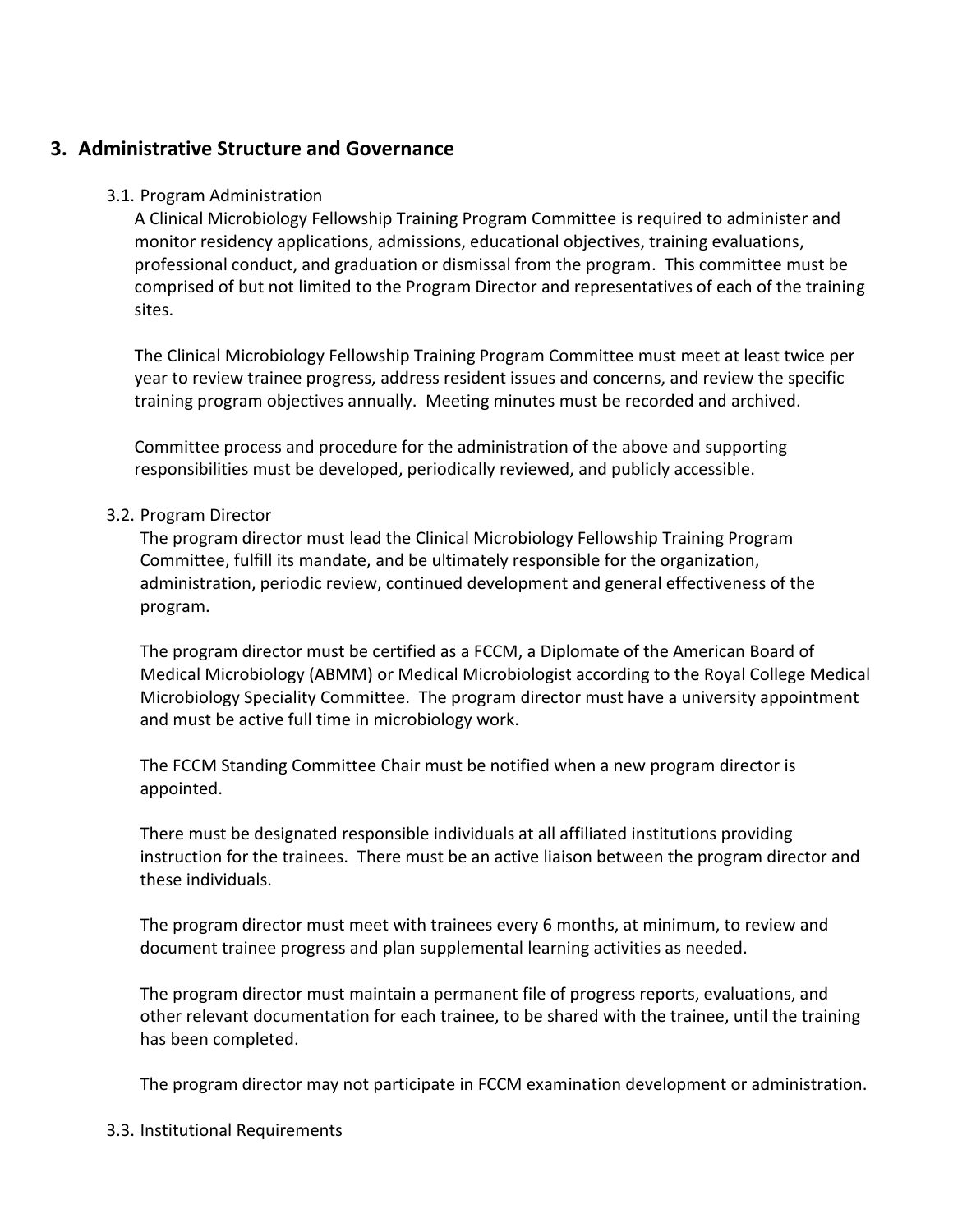Postgraduate fellowship programs must be established in institutions with complete clinical microbiology or reference laboratories, which perform clinical and/or public health microbiology procedures. The volume of testing must be of sufficient quality and quantity to provide the opportunity for all trainees in the program to achieve the educational objectives and receive the necessary experience to successfully complete the FCCM examination process and function as described within the Scope of Activity document.

If the institution lacks one or more program elements/aspects, the program may still be accredited provided that collaborative arrangements have been made with affiliate institutions that can provide the elements/aspects that are unavailable at the primary institution.

When more than one institution is involved in the overall program delivery of bench experience, clinical experience, and didactic lectures, the accreditation will be awarded to the primary institution that assumes responsibility for trainee selection, admission and guidance, program curriculum design and overall delivery, program coordination and verification of program success.

# <span id="page-4-0"></span>3.4. Affiliate Institutions

Affiliated institutions may be involved to ensure that all program elements/aspects can be met. Each affiliated institution must have a designated responsible individual who is in charge of the program administration at that site. The program director is responsible for the overall assurance of program completion. As such, active communication must exist between the program director and the institution's responsible individual when the trainee is at that site.

The designated responsible individual at each affiliate institution must meet the requirements established for the program director.

The FCCM Standing Committee Chair need not be notified when the responsible individuals at each affiliate institution are appointed as long as the new individuals continue to meet the established criteria.

# <span id="page-4-1"></span>3.5. Institution Certification

The teaching institutions must be accredited, certified or licensed as required by local existing laws or accepted practice by recognized North American agencies.

# <span id="page-4-2"></span>**4. Curriculum**

# <span id="page-4-3"></span>4.1. Program Length

The standard program length is two years; however, programs may be longer based on individual program directors' assessments of the local training environment.

# <span id="page-4-4"></span>4.2. Areas of Training

The postdoctoral training program must provide the necessary education, training and practice in all of the speciality areas of medical and public health laboratory microbiology detailed in the FCCM Syllabus. The FCCM Syllabus is available at [http://www.ccm.ca/wp](http://www.ccm.ca/wp-content/uploads/2014/10/FCCM-Syllabus.pdf)[content/uploads/2014/10/FCCM-Syllabus.pdf](http://www.ccm.ca/wp-content/uploads/2014/10/FCCM-Syllabus.pdf) .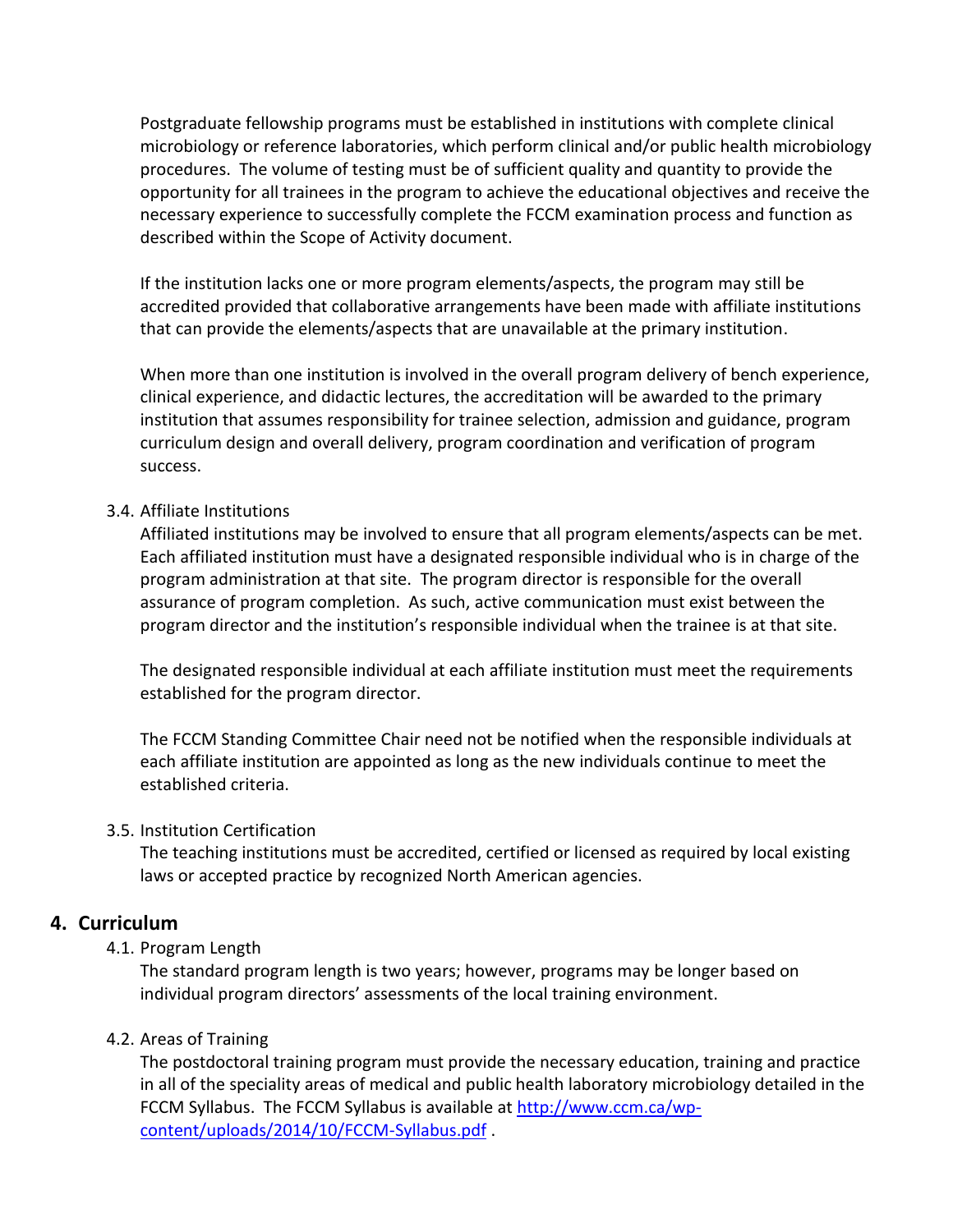There must be an organized schedule of rotations at each of the involved institutions, covering all areas required to fulfill the educational requirements of the program. Instruction should be provided through bench training and experience, didactic courses, hospital rounds, laboratory rounds, clinical conferences, workshops, self-instructional materials and management training. Trainees must be given the opportunity to act as a consultant to healthcare providers and laboratory colleagues, with appropriate supervision.

It is imperative that the activities assigned to the trainees be appropriately educational and not simply service work. Research activities should be secondary to clinical training opportunities.

#### <span id="page-5-0"></span>4.3. Evaluation of Instruction

The program must have a means to systematically evaluate the trainee at designated intervals throughout the program. Performance and competence must be documented in relation to the program's stated objectives. These objectives must be provided to the trainee prior to the commencement of the program. A formal review of the trainee's progress should be completed annually and should involve written, oral and practical evaluations. Performance must be documented and reviewed with the trainee.

#### <span id="page-5-1"></span>4.4. Program and Performance Records

The responsibilities of each institution and the designated responsible individual at each site must be clearly documented in the program materials.

Records must be kept of trainee activities at primary and affiliate institutions. The records should include the trainee's attendance, participation, achievement and formal evaluations. These records should be compiled by the program director. The program director is responsible for maintaining all records as described in 5.2 and 5.4.

# <span id="page-5-2"></span>**5. Resources**

<span id="page-5-3"></span>5.1. General Resources

Teaching faculty, technical/clinical staff, financial and physical resources, as detailed below, must be sufficient to support all of the trainees admitted to the microbiology programs offered by the institution (CCM microbiology postdoctoral fellowship programs and Royal College of Physician and Surgeons of Canada residency programs).

# <span id="page-5-4"></span>5.2. Teaching Faculty

There must be a sufficient number of qualified teaching staff to supervise the trainees and provide education covering the breadth of medical and public health laboratory microbiology detailed in the FCCM Syllabus and FCCM Scope of Activity documents. Teaching staff must be qualified through academic preparation, experience or employment appointment to teach the assigned subjects.

# <span id="page-5-5"></span>5.3. Technical Staff

All involved institutions must have sufficient experienced medical laboratory technologists to ensure trainees receive complete, practical exposure in all areas described in the program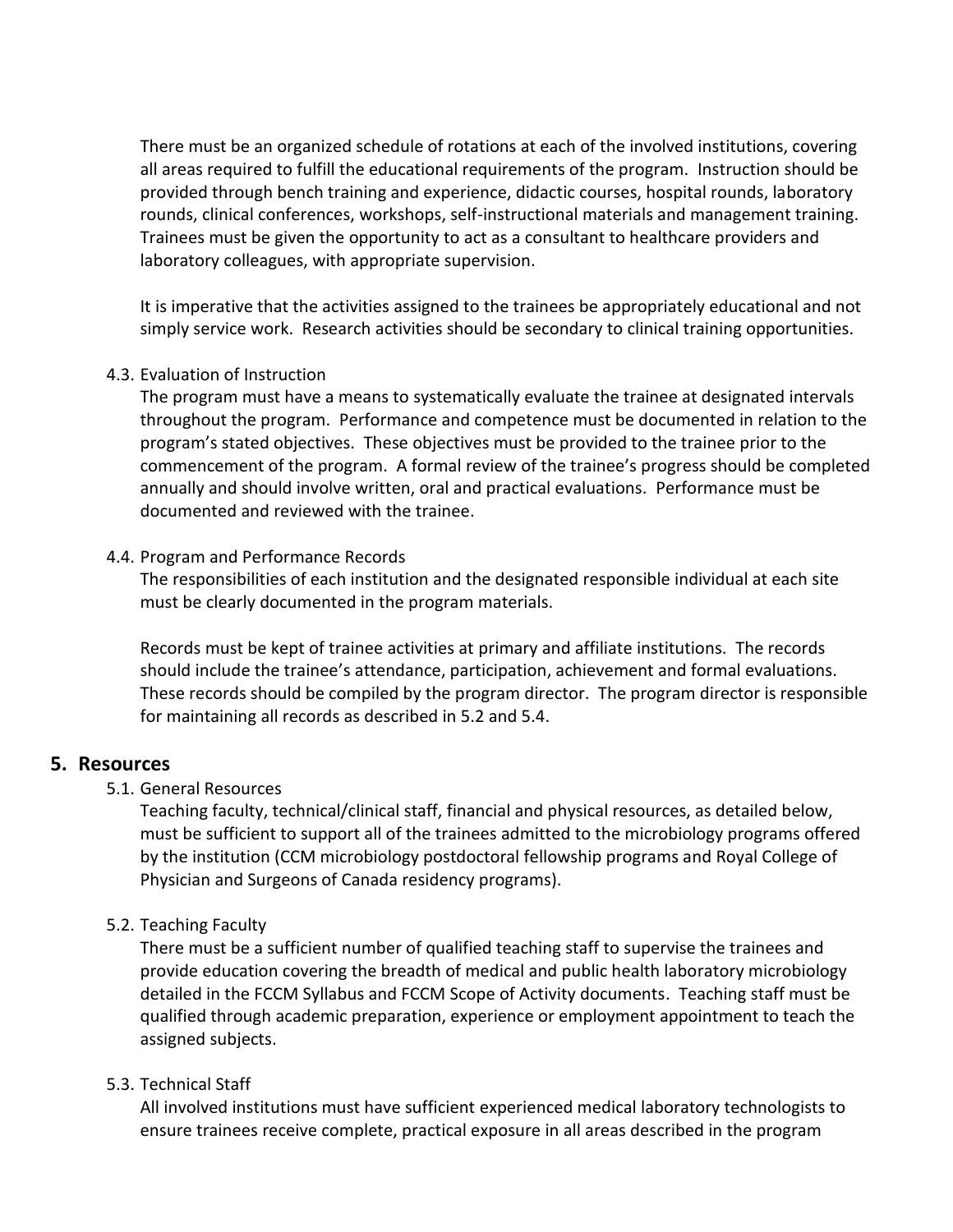objectives. Ideally, laboratories will have dedicated teaching technologists to assist in the structure of the trainee's rotations and provide additional educational support and activities (eg. provision of unknown specimens for work-up).

#### <span id="page-6-0"></span>5.4. Financial Resources

The institution must ensure there are sufficient financial resources to continue operation of the laboratory and educational components of the program for the entire length of any accepted trainee's program.

Adequate stipend support should be provided for the trainees.

#### <span id="page-6-1"></span>5.5. Physical Resources

Adequate laboratories, classrooms and office space must be available.

# <span id="page-6-2"></span>**6. Trainees**

# <span id="page-6-3"></span>6.1. Program Description

Selected trainees must be provided with a clear description of the program, its contents, objectives and evaluation processes prior to the commencement of the program. Such information should be provided to candidates interested in the program upon request.

The trainees must also be provided with information on the program stipend, travel support and scheduled time off.

# <span id="page-6-4"></span>6.2. Program Admission

The candidate successfully admitted to a clinical microbiology postdoctoral training program must have earned a PhD with graduate education in microbiology or a related field, deemed appropriate by the program director.

Candidate selection should be performed by a committee consisting of a minimum of three Microbiologists, including the program director. The committee should be relatively small and should ideally include a representative from each affiliate institution. The basis of the decision for selecting a trainee must be documented in writing and retained for seven years.

# <span id="page-6-5"></span>6.3. Guidance of Trainees

Program directors must be readily available to assist trainees in meeting the program's objectives.

# <span id="page-6-6"></span>6.4. Records of Trainees

The program director is responsible for maintaining detailed records from each institution involved in a trainee's program for seven years. The results of the annual formal evaluations must be maintained for seven years. A summary report of each trainee must be maintained indefinitely.

<span id="page-6-7"></span>6.5. Remediation, Withdrawal or Termination